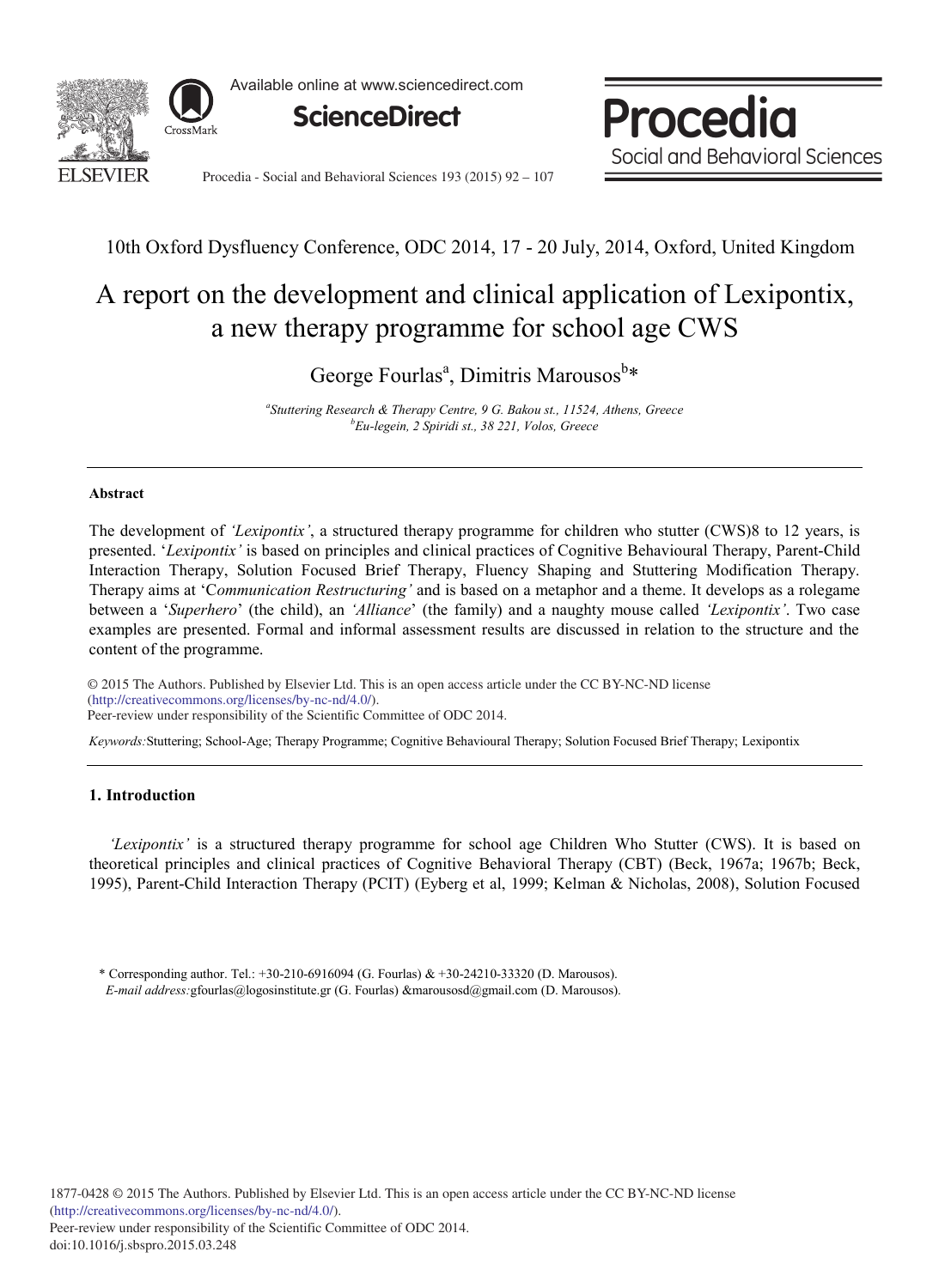Brief Therapy (SFBT) (Berg, 1999; De Shazer, 1988; De Shazer et al, 2007), Fluency Shaping (Ingham & Andrews, 1973) and Block Modification (Van Riper, 1971; 1973).

The therapy programme aims to address the overall stuttering experience of the child (WHO, 2001; Yaruss, 2010). Parents and child are engaged in therapy as equal partners (Anderson & Gehart, 2007; Biggart, Cook & Fry, 2006). Therapy is built on a theme, it is fun, it makes sense and it is about exploring and understanding the stuttering experience, finding alternative ways of management and producing meaningful changes (Botterill, 2011; Fry & Cook, 2004; Fry & Farrants, 2003).

School age children are familiar and often empathize with fictional characters. The protagonists in *'Lexipontix'* are the child in the role of a *'Superhero'*, who tries to defend her*'Factory of Mind'*(Fig. 1.),and a naughty mouse called *'Lexipontix'* which tries to *'Intrude/Invade'* the *'Factory of Mind'* and *'Sabotage'* the *'Factory Machines'*(see Appendix C for a glossary of terms).The child is empowered with *'Allies'* and *'Tools'* and is involved in *'Missions'* and *'Experiments'* in order to deal with the activity of *'Lexipontix'*. There are four interrelated *'Factory Components'* that work synergistically in communication, before, during and after a communicative event: The *'Machine of Thoughts'*, the *'Lab of Emotions'*, the *'Body Sensors'* and the *'Machine of Actions and Words'*. These *'Components'* correspond to the key elements of the CBT cycle: Thoughts, Emotions, Somatic reactions, and Behaviours (Beck, 1967a). The *'Factory'* is regulated by the *'Control Centre'* which is the central control panel of the *'Factory of Mind'*. It continuously receives and sends information, keeping all *'Factory Components'* in equilibrium.

*'Lexipontix'* is a well known visitor representing both internal as well as external threats. The former corresponds to the organic and personal (affective, cognitive & behavioral) factors of stuttering, the latter to environmental and communicative variables. Against *'Lexipontix'* is a *'Superhero'*, the CWS. Stuttering occurs when *'Lexipontix'*  attempts to intrude into the *'Factory of Mind'* (anticipation of a stuttering event), *'Sabotages'* any of the *'Factory Machines'* (the experience of a stuttering event), or *'Invades'* the *'Control Centre'* of the *'Factory'*. Invasion, as a result of a successful sabotage, triggers a vicious cycle leading to avoidance or to a moment of stuttering.

As therapy progresses the child is empowered to self-discover his own super-role in therapy, his'*Super-Powers'* potentials and skills, which he uses to dominate *'Lexipontix'*. Like most *'Superheroes'* the child has a supporting network of friends or co-workers. This is the therapeutic *'Αlliance'* which the child gradually builds and broadens. Parents, as part of the *'Alliance'*, are allocated their own cognitive, emotional and behavioral therapy aims. They are empowered to achieve a shared understanding of their child's difficulty (cognitive level), to empathize with the child by recognizing his thoughts and emotions (emotional level) and to act as fluency and communication facilitators (behavioral level).



Fig. 1. The *'Factory of Mind'*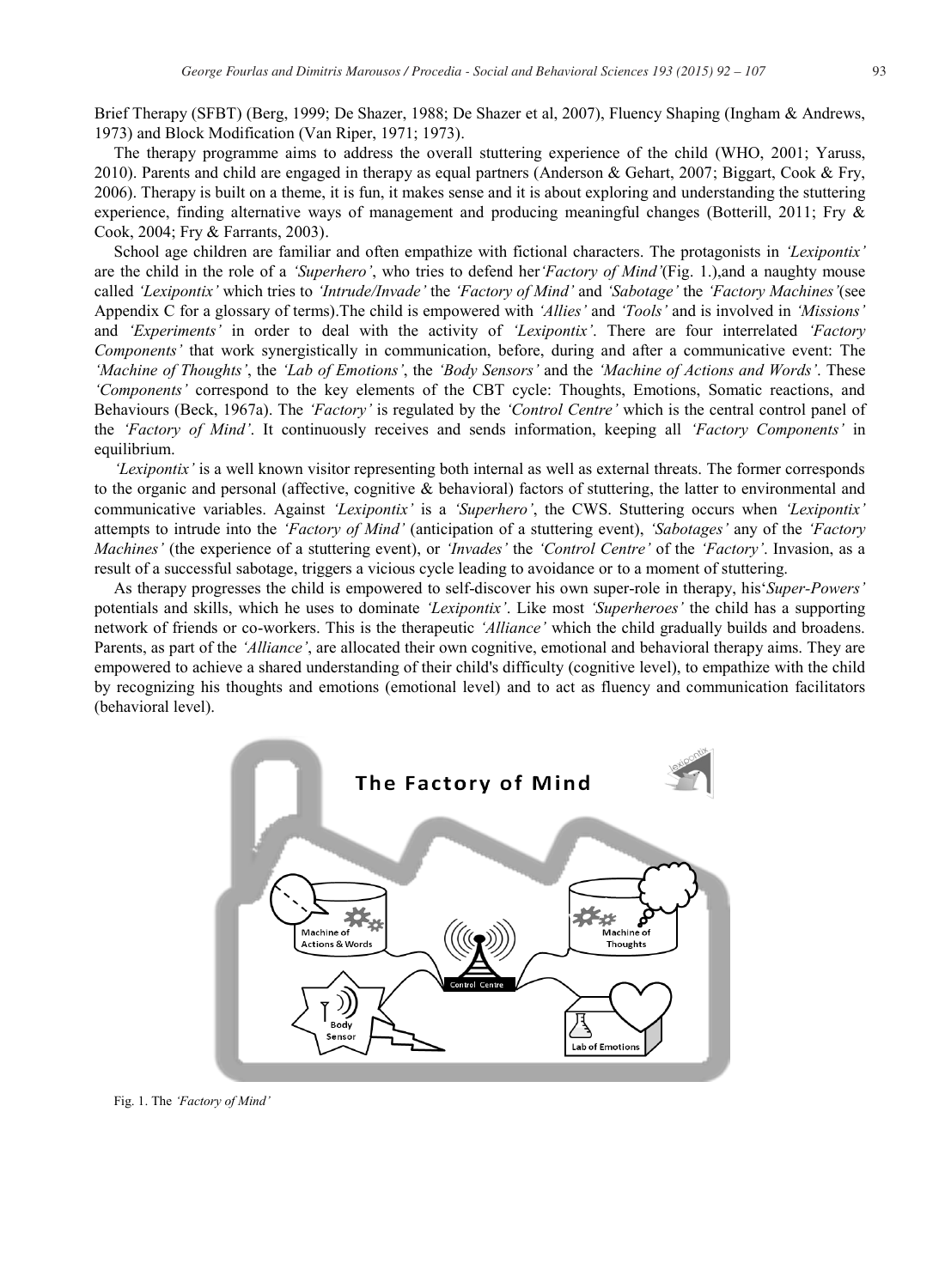In *'Lexipontix'* terminology, therapy aims to empower the child to gain, retain, maintain or regain control over the *'Control Center'* of the *'Factory'*. In this way *'Lexipontix'* is kept under control and his invasions have no significant impact on the functioning of the *'Factory of Mind'* (Fourlas & Marousos, 2014).The child gradually experiences a rationalized and harmonious relationship with his stuttering and stuttering is not a worrying threat any more.This aim is compatible to the nature of stuttering and the CBT orientation of the programme.

#### *1.1. Structure &content of the programme*

The programme develops in two phases. Phase A(see Fig. 2) lasts for 12 weeks. Then progress is assessed and additional therapy may be recommended in phase B according to individual needs. For children in no need of further therapy, follow up sessions are scheduled in 1, 3, 6 and 12 months (Fig. 2). Phase A consists of a *'Core Structure'* and several optional *'Modules'*. *'Modules'* are distinct entities of inter-related clinical tools and practices adjacent to the *'Core Structure'*. In phase B additional modules are implemented sharing common to phase A therapy principles and clinical practices. This adaptable *'Modular Structure'* provides the programme with the necessary flexibility to meet individual needs.

For children with low motivation and parents with unrealistic outcome expectations or low engagement readiness, a preliminary phase may precede the programme. This preceding phase is called*'Pre-Alliance Phase'* (*PAP*) and incorporates *'Pre-Alliance Motivation'* phase for children (*PAM*) and *'Pre-Alliance Negotiation'* phase (*PAN*) for parents.*PAM* aims to help children to commit themselves to therapy by expressing their own best hopes, identifying and challenging established safety behaviours, and considering prospects of alternative solutions. *PAN* aims to maximize parental engagement. By receiving information and identifying their unique strengths, such as being experts on their own child, they are encouraged to realize their key role as "modulators"(Packman, 2012; Packman & Attanasio, 2004).

#### *1.2. Administration: 'Core Structure' and optional 'Modules'*

Figure 2 presents an outline of the *'Core Structure'*&*'Modules'* of the programme which will be discussed below:



#### Lexipontix Core and Modular Structure

Fig. 2. *'Core & Modular Structure'* in *'Lexipontix'*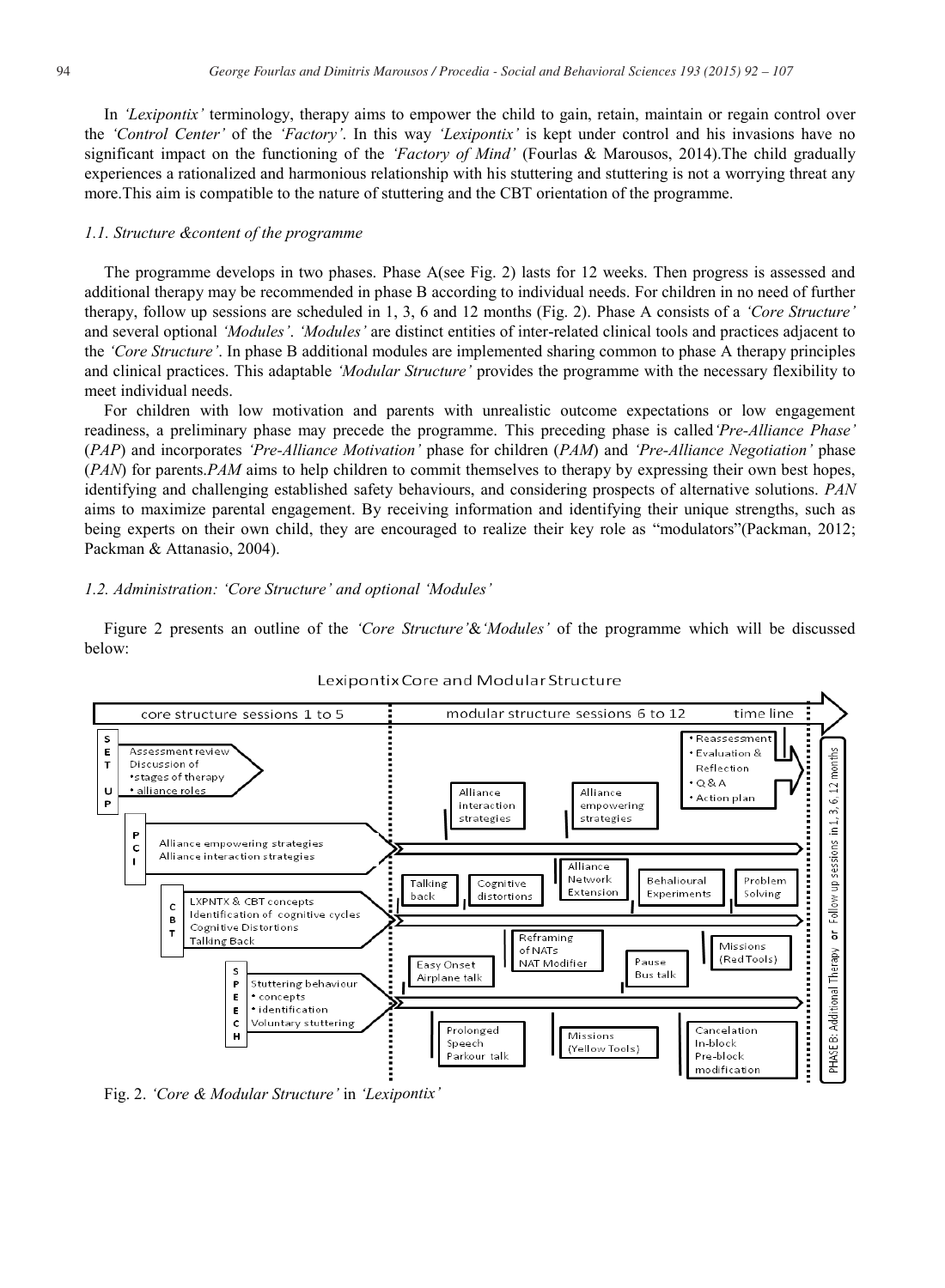## *1.2.1. The Parent-Child Interaction Therapy component of 'Lexipontix'*

The Parent-Child Interaction Therapy (PCIT) component (Eyberg, 2005;Eyberg et al, 1999; Kelman & Nicholas, 2008; Querido, Bearss, & Eyberg, 2002; Zisser & Eyberg, 2010) is introduced from day one in the form of *'Alliance Interaction Strategies'* and *'Alliance Empowering Strategies'*. Special time is introduced to (a) help the child and the family make use of their own potential (Millard, Nicholas & Cook, 2008),(b) help the therapist get additional information on individual strengths, and family dynamics and family communication at an early stage in the programme, (c) prepare the ground for family board games, (d) strengthen the *'Alliance'* relationships, and (e) build a safe and desensitized environment for practicing *'Yellow Tools'* and *'Red Tools' (i.e. 'Tools'* for speech and *'Tools'* for thoughts and emotions, respectively). The child progressively recruits more members in the *'Alliance'*, expanding the *'Alliance Network'*. The *'Core'* and *'Modular'* PCIT component of the programme is presented in Table 1.:

|  |  |  |  | Table 1. Core' and 'Modular' PCIT component |
|--|--|--|--|---------------------------------------------|
|--|--|--|--|---------------------------------------------|

|                        |                | 'Alliance Interaction Strategies'<br>(list not exhaustive)     |        | 'Alliance Empowering Strategies'<br>(list not exhaustive)     |        | 'Alliance Network Expansion'                      |
|------------------------|----------------|----------------------------------------------------------------|--------|---------------------------------------------------------------|--------|---------------------------------------------------|
| 'Core                  | ٠              | child takes the lead in play                                   | ٠      | special time                                                  |        |                                                   |
| Structure'             | ٠              | child regulates/leads the<br>alliance                          | ٠<br>٠ | praise<br>desensitization / openness about<br>stuttering      |        |                                                   |
| 'Modular<br>Structure' | $\bullet$<br>٠ | communication rate<br>modification<br>linguistic modifications | ٠<br>٠ | desensitization / openness about<br>stuttering<br>turn taking | ٠<br>٠ | advertising<br>recruiting Allies<br>assertiveness |

### *1.2.2. The CBT component of 'Lexipontix' – 'Red Tools'*

CBT is a form of psychotherapy which was originally developed by Aaron Beck (Beck, 1967) and it is increasingly used with young children who do not stutter (Monga, Young & Owens, 2009; Stewart, Christner & Freeman, 2007) as well as with CWS (Cook & Botterill, 2009; Scott, 2010). CBT has helped us understand the links between a person's thoughts, feelings, physical reactions, and behaviour. Similarly, by applying the CBT model in stuttering therapy, CWS are helped to realize cognitive ("they will think I am stupid if I stutter"), emotional (anxiety, fear), physical (sweaty palms, raised heart rate) and behavioural reactions (increased stuttering or avoidance behaviours) associated with the moment of stuttering.

In the *'Core Structure'* of the programme the CBT component involves:

- identification of feelings and attitudes  $\bullet$
- $\bullet$ identification of Negative Automatic Thoughts (NATs) (Beck, 1967a; 1967b)
- $\bullet$ initial processing of NATs by means of "Talking Back"(Cook & Botterill, 2009).
- identification and challenging of cognitive distortions (Beck, 1995)

Games and therapy activities have been developed to serve these aims. Certain clinical tools and practices have been incorporated such as Socratic questions (Padesky, 1993), *'Anxiety Meter'*, similar to Worry Dial (Scott, 2010), rating scales, identification and challenging of NATs, exploring for alternatives, behavioural experiments (Menzies et al, 2008; Menzies, Onslow, Packman & O'Brian, 2009; Stallard, 2005), progressive exposure (Beck, 1995) and so on.

Certain CBT clinical practices have been developed as autonomous clinical tools and modules (Cook & Botterill, 2009; Scott, 2010, Stallard, 2005). These are:

- problem solving  $\bullet$
- $\bullet$ behavioral experiments
- "Talking Back"  $\bullet$
- $\bullet$ reframing of NATs by means of modification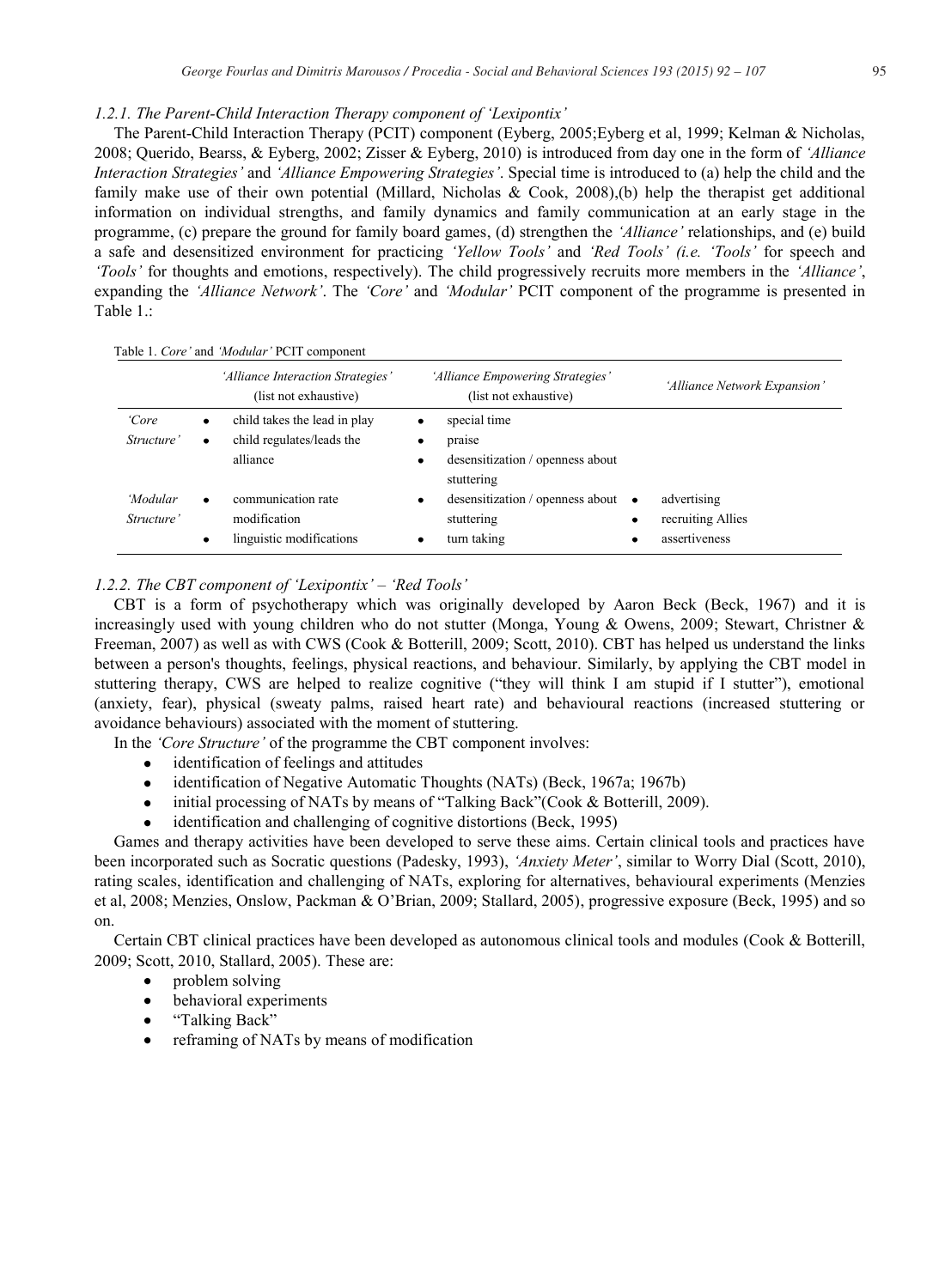#### *1.2.3. The Speech control component of 'Lexipontix'–'Yellow Tools'*

In *'Lexipontix'* we adopt a stand point that focuses on functional speech control (Fourlas,2011). Speech techniques (see below) are used to serve certain communicative demands and to enhance functional communication. Speech techniques are used in purpose and to produce meaningful results. Contrastive production, that is talking using the technique and the *'anti-technique'*, is practiced to enhance understanding. Children are guided to selfdiscover which technique serves best the communicative demands of a specific communicative event. Yet, they learn how to make use of the techniques in *'Missions'* and behavioural experiments in order to challenge cognitions and to control emotional reactions. *'Missions'* are collaboratively designed actions for practicing *'Red'* and *'Yellow Tools'* in real-life communicative events. Both fluency shaping (Ingham & Andrews, 1973) and stuttering modification techniques (Van Riper, 1971; 1973) are included in the programme. Different speech techniques constitute separate modules.

The following modules have been incorporated:

- *'ParkourTalk'* Prolonged speech
- *'Airplane Talk'* Easy onset
- *'Bus Talk'* Pause  $\bullet$
- *'Rebound Talk'* Cancellations
- *'Instant Parkour Talk'* Pull outs
- *'Cassandra Talk'* Pre-block modification

Labels for the techniques are not fixed. Children are encouraged to negotiate and set up their own jargon.

## **2. Method**

Certain steps were followed for the development of the programme:

- review of literature and related clinical practices.  $\bullet$
- review and consultation on the CBT components by an external CBT trained psychologist.  $\bullet$
- peer review
- clinical trial
- feedback on the clinical application of therapy components by external therapists
- revisions

During the clinical trial phase data were collected and recorded by means of (a) detailed therapy notes, (b) written reflection, (c) consumer feedback recording, (d) pre and post therapy formal assessments, (e) pre and post therapy informal assessments and interviews, (f) evaluation questionnaires. Following a trial period, modifications were made to the initial version of the programme in terms of content, structure and material used. The development process as well as modifications made in the initial version are extensively discussed in Fourlas and Marousos (2014) and presented in www.lexipontix.gr.Two case studies of the clinical application of Lexipontix will be discussed next. The application of the programme in those two cases was part of the final stage in the process of development of the programme.

#### *2.1. Participants and Data Collection*

Five families were involved in clinical trials. Pre-, in- and post- therapy data were collected by means of informal and formal procedures. Informal questionnaires, parent and child interviews, subjective scales and an assessment protocol on "body functions", which includes stuttering measurements, were used. Detailed therapy notes, extensive written reflection, and parental/child feedback were used to evaluate the programme in terms of content, structure and timing. Informal and formal assessments were used to record treatment outcomes in descriptive and objective terms respectively. These include structured parent and child interviews, the Communication Attitude Test (CAT-R) (Brutten & Dunham, 1989), the Overall Assessment of the Speaker's Experience of Stuttering – School Age (OASES-S) (Yaruss & Quesal, 2010) and the Palin Parent Rating Scales(Palin PRS) (Millard, 2002; 2013).

Of all the five participants in clinical trials only the two children attended at the most recent version of the programme will be discussed, Peter (age: 9;07) and Maria (age:10;11). The decision of presenting only two clinical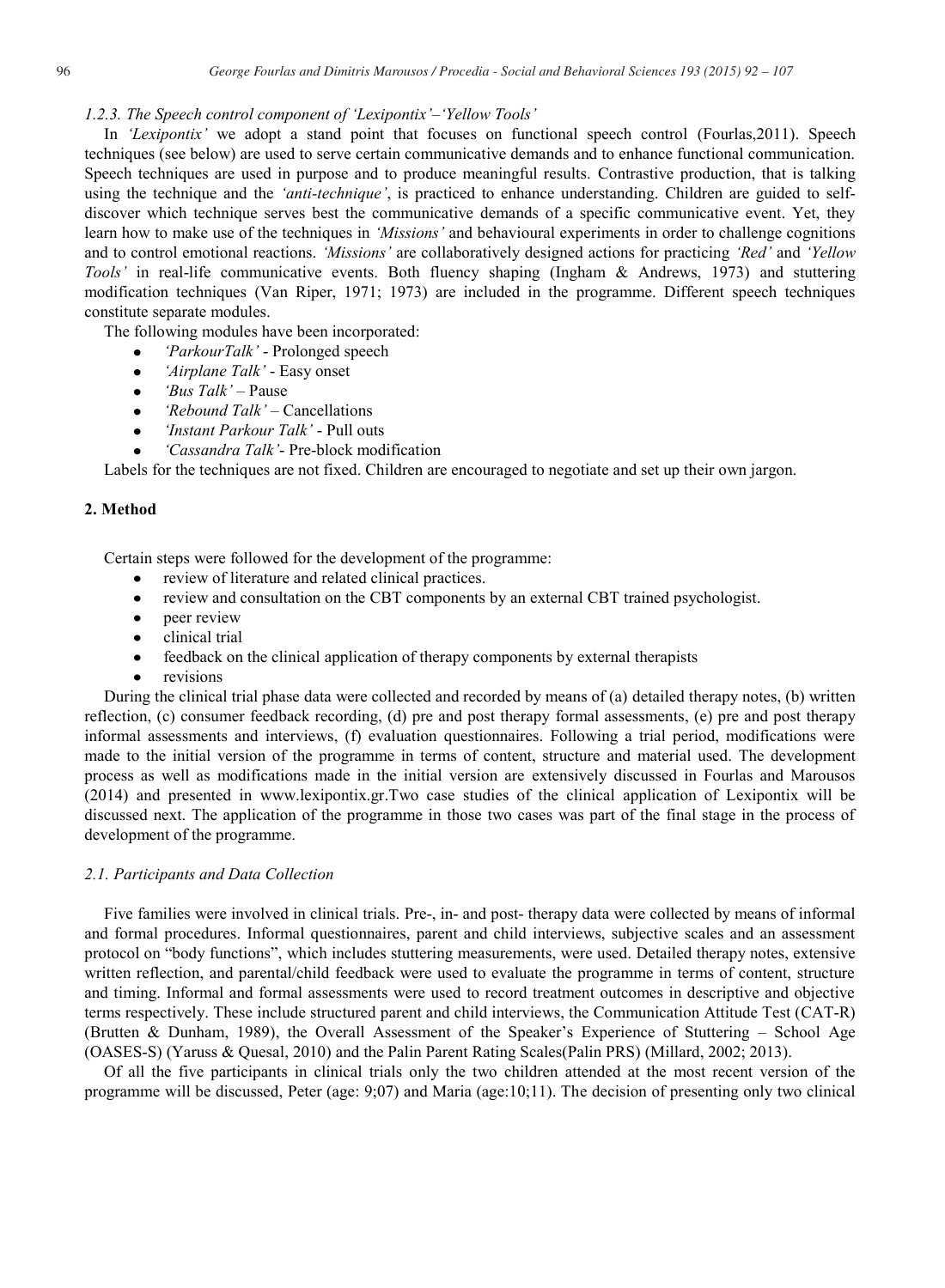cases was made aiming to discuss the clinical examples in detail rather than evaluating the clinical effectiveness of the programme. Furthermore the presentation of two clinical examples allows discussion on the differential activation of *'Modules'*.

#### *2.2. Review of 'Formulation Charts'*

Yaruss & Quesal (2004) used the International Classification of Functioning, Disability, and Health framework (ICF; WHO, 2001), to describe the stuttering experience from different perspectives. Based on Yaruss & Quesal (2004),*'LexipontixFormulation Chart'* (Fig. 3)schematically presents the interrelated components of the stuttering experience in a holistic perspective. By bringing together important predisposing, precipitating and perpetuating variables, *'Lexipontix Formulation Chart'* provides the therapist with a dynamic assessment framework, which is constantly being updated during the therapy process. The *'Formulation Chart'* is used to deliver "Formulation" (Stallard, 2005) by following the illustrative schematic presentation of assessment data. Yet, it guides the therapist in planning, selecting and delivering the relevant *'Modules'* of the programme, in an appropriate way at the right point towards the collaborative agreed goals for therapy (Kuyken & Beck, 2004).Color coding is used to most assessment instruments to help with mapping data from the assessment instruments onto the *'Formulation chart'*.

By functionally relating elements of the intervention programme, to the *'Formulation Chart'*, the path to the appropriate *'Modules'* becomes readily apparent. For example a high CAT-R score or comments and narrations indicative of negative attitudes, which are recorded in the assessment interviews, highlight the need for CBT *'Modules'*. High counts in stuttering behaviours – that is involvement of "body functions"- point towards engagement of more speech techniques *'Modules'*. Heightened involvement of environmental factors, related to parental behaviours point to an increased need for implementation of PCIT *'Modules'*. On-going assessment information can be incorporated in this process of forming a guiding *'Formulation Chart'*. A further step may be, to set criteria for selecting *'Modules'* according to the data recorded in the *'Formulation Chart'* but, for the time being, the selection of *'Modules'* is a clinical decision. Data recorded in the *'Formulation Charts'* for the children under discussion (Maria & Peter) are presented in Appendices A and B.



Fig. 3. *'Lexipontix' 'Formulation Chart'* based on Yaruss & Quesal (2004)

According to the information recorded in Maria's and Peter's *'Formulation Chart'*, stuttering was considered "mild" in terms of percentage of Stuttered Syllables (%SS), subjective severity rating scales and concomitant behaviours. Based on the OASES-S and informal interviews, their stuttering was considered "moderate" in terms of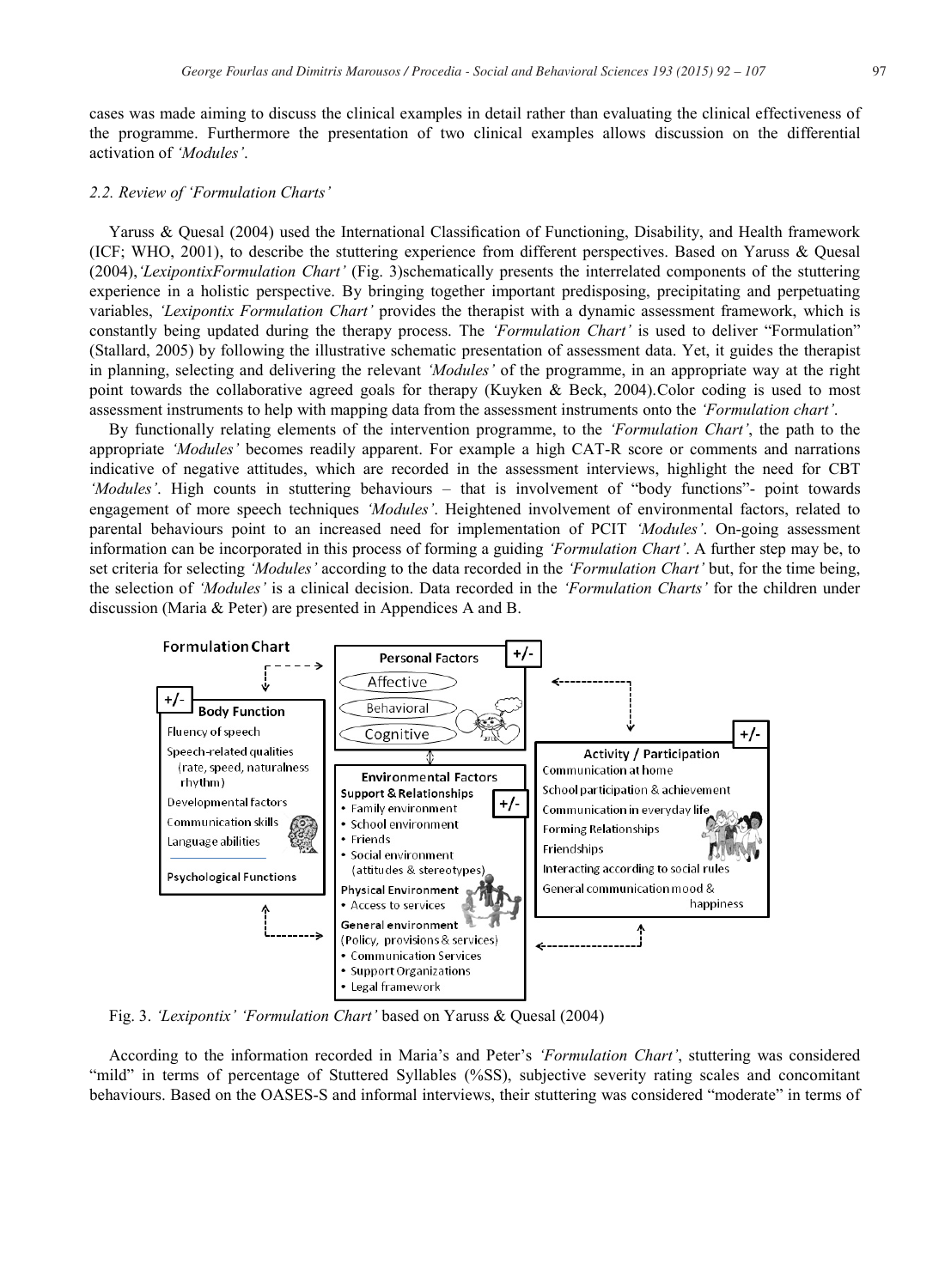the overall disability. Overt stuttering characteristics mainly involved repetitions for Peter and blocks for Maria. Both children were shy and introvert. Maria exhibited perfectionistic traits and presented with good introspection ability. Peter tended to rationalize his answers and demonstrated aggressive behaviour at times. Both children were experiencing difficulties in socialization. Maria reported moments of isolation and Peter reported conflicts with his classmates. Maria had high achievement at school and increased difficulty with reading aloud in class. Peter presented with limited participation in the classroom. Both children had developed negative personal reactions to their stuttering at a cognitive, affective and behavioural level. These were more prevailing and established in Maria's case. Both children were living in supportive family environments (parents brought them in for therapy, they were supporting their child's decision to participate in extracurricular activities, they accompanied them in school and social events). Parental concern was high for both, and there were frequent prompts for fluent speech. Maria had an open attitude to stuttering. Unlike Peter, she frequently discussed stuttering with her mother. Peter's family was experiencing problems with behaviour management. His parents were rather concerned and proactive in "protecting" him from failure and disappointment and they were ready to suggest ways for him to manage his problems. In Maria's family, expectations for Maria were high. Both children were occasionally teased by other children at school.

#### *2.3. Treatment*

*'Lexipontix'* aims at *'Communication Restructuring'*. *'Communication restructuring'* is defined as the therapeutic process that leads a person to (a) reconstrue his communicative role (b) alter the definition of communicative success and failure and (c) respond in a functional and meaningful way to the demands of a communicative event (Fourlas & Marousos, 2014).

In order to reach the above aim, the programme was differentiated and individualized for each child with the appropriate *'Modules'* having been selected to cover individual needs. The modular implementation of the programme was an ongoing, session by session, process and it was following the updates of the 'Formulation Chart'.

The PCIT component of the *'Core Structure'*helped in setting up the *'Alliance'*. Concepts, jargon and the theme of the programme were introduced at this stage, which lasts for the first 5 sessions. Games were used for the identification of feelings and attitudes as well as for the exploration of cognitive cycles. An open and desensitized attitude was initiated by voluntary stuttering board games. In the *'Core Structure'* children were also helped to identify and challenge cognitive distortions and NATs by making use of the "Talking Back" tool.

The *'Core Structure'* was followed by a period of 7 ninety-minutes sessions, in which selected *'Modules'* were applied. For Peter, the Problem Solving *'Module'* was selected to target low levels of independence and parental over-protectiveness. A board game, especially designed to reinforce autonomy and internal locus of control, was used. In this game participants are introduced to daily problems such as teasing and are asked to contribute with alternative solutions. The player who offers the greater number of solutions wins.

The behavioural experiments as well as the *'Negative Automatic Thought-Modifier'('NAT-M'*)*'Modules'* were selected for Maria to challenge her well established negative attitudes towards communication. *'NAT-M'* is one of the *'Red Tools'* for reframing dysfunctional or unhelpful thoughts in a practical and enjoyable way. Maria's age and her good introspection ability were the necessary prerequisites for the effective application of the *'NAT-M'* module.

In Peter's case only one speech *'Module'* (*'Yellow Tool'*) was introduced to manage his mild overt characteristics (syllable repetitions). On the contrary Maria needed more speech *'Modules'* to deal with her well established silent blocks.

It was deemed that both children would benefit from an objective and desensitized attitude towards stuttering. Thus, the *'Alliance Network Expansion Module'* was implemented for both. Yet, Peter, being more hesitant socially, needed to invest more time in that module. Similarly, the *'Missions Module'* was equally applied.

#### **3. Outcomes**

A descriptive account of therapy outcomes that were recorded through parental reflections, therapy formal test results and assessment interviews, is presented shortly. Therapy outcomes were related not only to speech measures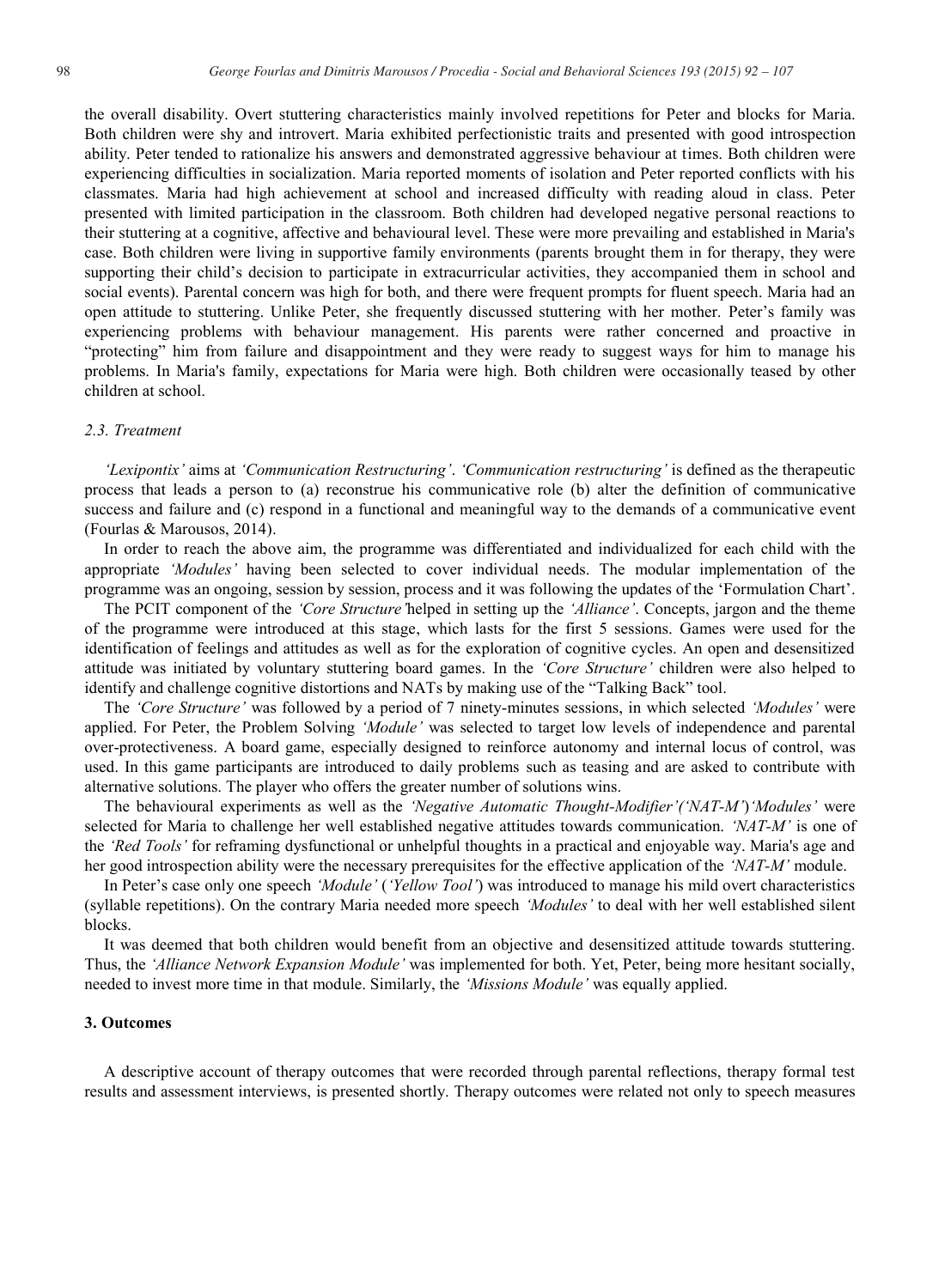but also to other domains such emotional wellbeing, social interaction, independence, participation and inclusion, and academic achievement (Hayhow, 2014).

At the end of 12 weeks parents focused on communication rather than speech per se and improved their communication skills. Peter's mother reported: "I came to realize the importance of having some exclusive, special time with my child. This facilitated our communication." Maria's mother reported:"I longed such a relaxed communication with my daughter."Parents increased their knowledge for their child's stuttering and its management. Peter's mother reported "I liked it. It was humorous, fun and entertaining.""I learnt a lot about stuttering and now I do not care that much whether he stutters or not. I just do not notice." Maria's mother reports:"I now understand better my child's difficulty."Teachers recognized significant changes in children's communication. Maria's teachers noticed changes in Maria's confidence, willingness to participate and speech. Peter's teachers conveyed to his parents that he was happier, more sociable and willing to participate in class. Both children improved significantly in their speech fluency and confidence. Maria mentioned: "I now have my Yellow and Red Tools to use. I can always say what I want to say and I have noticed a significant change in my speech." Peter's father admitted: "His fluency has significantly improved and now I am much more relaxed. At the beginning, I didn't believe that the programme could help us. I was rather skeptical."

In Peter's case there were changes at cognitive, emotional and behavioural level. Relationships were improved and strengthened. His mother reported "To collaborate, to praise and reinforce… all those things I had forgotten to use; I think that the programme helped us all see some things quite differently; My husband now hugs and kisses the kids. He treats children better and has stopped scolding and shouting at them."Peter became more talkative. His mother reported:"My child was introvert and closed to himself but now he is talking all the time."Peter generally became more outgoing and courageous. He even asked his mother to participate in the school parade next year. This was a life dream for Peter, yet laying outside his comfort zone. Mother reported: "Peter has become more relaxed and assertive. He doesn't avoid other people."Peter became happier and more sociable. Having difficulty in acknowledging change in himself, he attributed it to his environment. He reports:"my classmates have changed. All of them! They are friendly. I like feeling accepted by my friends."

Similar changes were noticed in Maria's case. Parents reported improvements in fluency and in psychological well-being. Mother reported: "She talks and feels much better now. She doesn't cry at nights thinking of reading out loud at school." Maria herself reported: "My unhappiness has gone. I now have my tools and I know how to control Lexipontix!"Maria undertook a more optimistic perspective in envisaging future. At the initial interview she had said: "I think stuttering will worsen and I won't be able to speak at all, "but after treatment she mentioned: "I think that using my Yellow and Red Tools I will overcome my difficulty."

The aforementioned encouraging outcomes are confirmed by the formal tests and Severity Ratings (SR) (see Table 2).

| $\sim$      | Peter           |               | Maria          |                  |  |
|-------------|-----------------|---------------|----------------|------------------|--|
| Assessments | Pre-therapy     | Post-therapy  | Pre-therapy    | Post-therapy     |  |
| CAT-R       | 16              | 6             | 22             | 6                |  |
| OASES-S     | 2.82 (Moderate) | $1.45$ (Mild) | 2.7 (Moderate) | 1.97 (Mild/Mod.) |  |
| $%$ SS      | 3.3             | 2             | 3              |                  |  |
| <b>SR</b>   | 4               | 2             | 4              | 2                |  |

Table 2. Therapy outcomes for Peter & Maria; Formal Assessments& SR

A considerable attitudinal change for both children was reflected in CAT-R scores (Brutten & Dunham, 1989).A similar substantial drop was evident in the overall impact rating and the impact ratings of different sections in OASES-S (Yaruss & Quesal, 2006; 2008; Yaruss, Coleman & Quesal, 2010) (Table 2).PPRS (Millard,2002;2013) along with written reports submitted by parents indicated the positive effects of the programme in the family (Tables3and4).Maria's PPRS demonstrate small changes on her parent's ratings. Maria was the most recent case and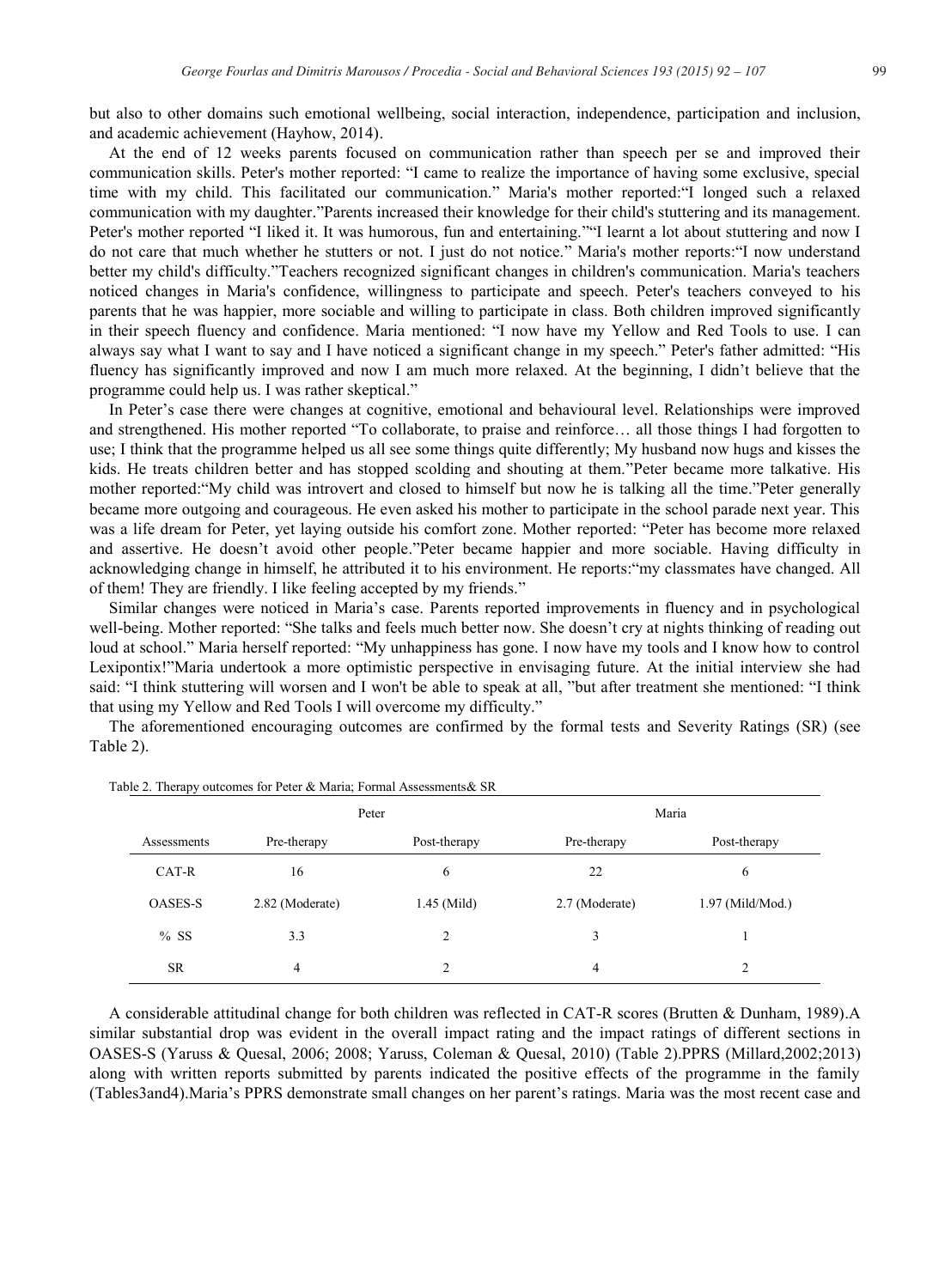based on our experience parents may need time to accommodate and acknowledge change; thus, it might have been premature for outcomes to be fully appreciated by them.

Table 3. Palin Parent Rating Scales Results for Peter ( $M = Mother$ ;  $F = Father$ )

| Ratings                                  | Pre-therapy           | Post-therapy         | 3 months follow up    |  |
|------------------------------------------|-----------------------|----------------------|-----------------------|--|
|                                          | $M: 2.52$ (very high) | $M: 5.97$ (low)      | $M: 5.59$ (moderate)  |  |
| Impact on the child                      | $F: 2.52$ (very high) | $F: 4.95$ (moderate) | $F: 5.74$ (low)       |  |
| Severity of stammering $\&$              | $M: 2.90$ (moderate)  | $M: 4.77$ (low)      | $M: 5.97$ (very low)  |  |
| parental concern                         | $F: 2.90$ (moderate)  | $F: 4.18$ (moderate) | $F: 6.09$ (very low)  |  |
| Parent's knowledge &                     | $M: 5.22$ (moderate)  | $M: 5.56$ (moderate) | $M: 6.14$ (high)      |  |
| confidence in managing the<br>stammering | $F: 5.22$ (moderate)  | $F: 5.48$ (moderate) | $F: 6.72$ (very high) |  |

Table 4. Palin Parent Rating Scales Results for Maria (M = Mother; F= Father)

| Ratings                                     | Pre-therapy           | Post-therapy          |  |
|---------------------------------------------|-----------------------|-----------------------|--|
|                                             | $M: 2.33$ (very high) | $M: 2.65$ (very high) |  |
| Impact on the child                         | $F: 2.64$ (very high) | $F: 3.33$ (high)      |  |
|                                             | $M: 2.43$ (high)      | $M: 3.47$ (moderate)  |  |
| Severity of stammering & parental concern   | $F: 4.06$ (moderate)  | $F: 3.83$ (moderate)  |  |
| Parent's knowledge & confidence in managing | $M: 6.39$ (high)      | $M: 5.97$ (high)      |  |
| the stammering                              | $F: 4.64$ (moderate)  | $F: 5.55$ (moderate)  |  |

#### **4. Discussion**

It is a common experience among clinicians who work with school age children who stutter to feel devalued, frustrated and depowered by the lack of progress as well as relapse (Hancock & Craig, 1998). In many cases children are able to speak fluently in therapy but unable to generalize (Webster, 1979). They may be oversensitive to listener's evaluation and may make unhelpful thoughts about communication despite their improvement in fluency. Focus on fluency makes speech techniques part of the problem rather than part of the solution. Parents report being unable to help and many times they are trapped to unhelpful roles such as urging for the use of speech techniques, and challenge therapy and the clinician skills. *'Lexipontix'* introduced an alternative approach to stuttering therapy, merging well known and evidenced based theories and clinical practices into a coherent whole that makes sense. It makes sense for the child, the parents and the clinician. However, training is necessary for those clinicians who wish to implement the programme. Yet, *'Lexipontix'*is still a "newborn" and data presented here are a preliminary report on its development and initial outcomes.

During the development phase a number of issues emerged and action was taken at an early stage. Among others, issues related to the structure of the programme, the *'Red Tool'* called *'Negative Automatic Thought – Modifier'* (*'NAT-M'*) and the need of linking assessment findings to the selection of *'Modules'* were addressed as follows.

The initial rigid, step-by-step structure of the phase A of the programme was easy to administer and easy to research but provided little room for being tailored to individual needs. At an early stage of development it was modified into a basic *'Core Structure'* lasting for five sessions followed by a flexible *'Modular Structure'* lasting for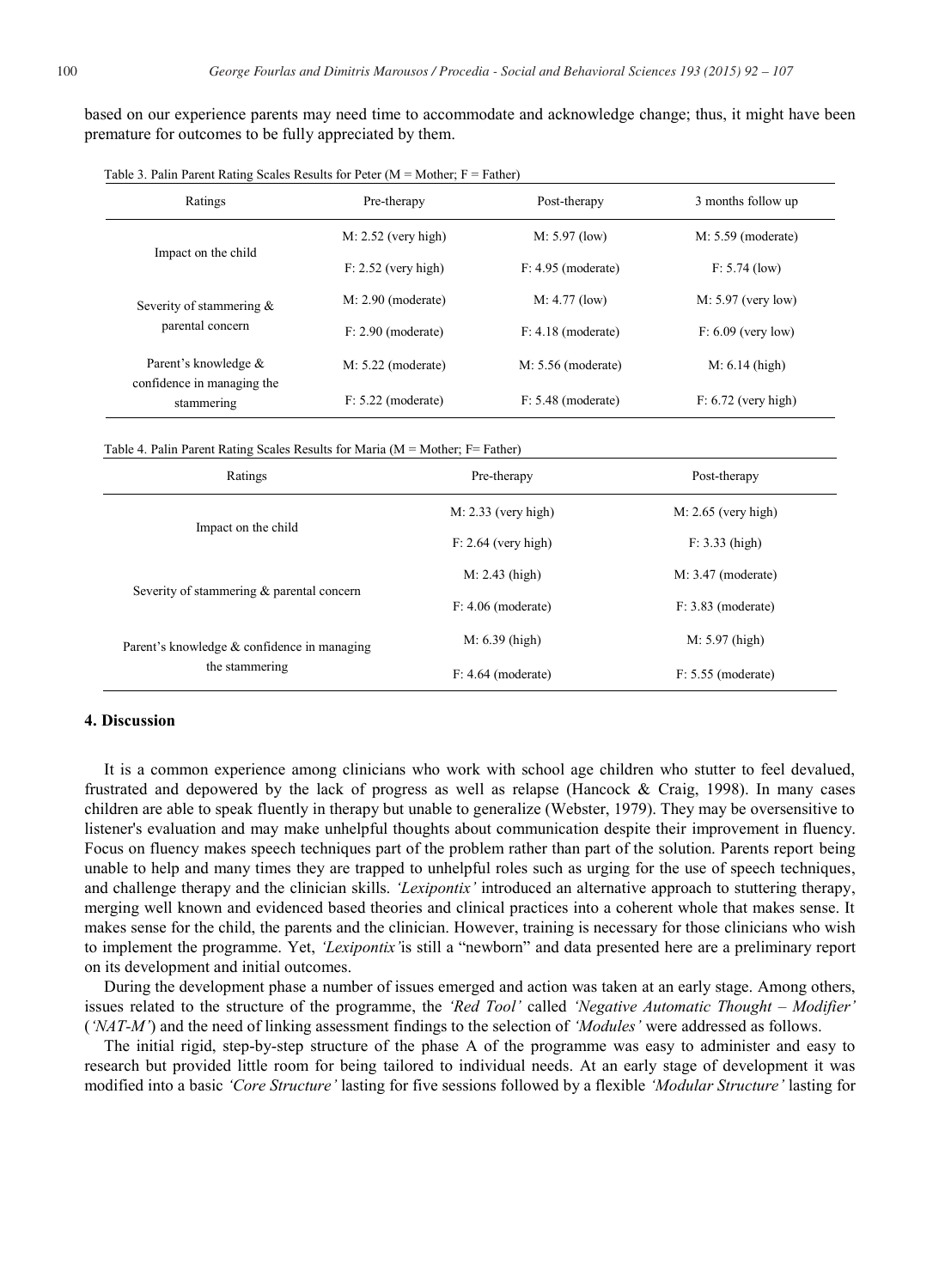seven sessions. The *'Core Structure'* was preserved for setting up the *'Alliance'*, introducing and implementing the PCIT component, introducing the concepts, the jargon and the back-story of the programme, exploration of cognitive cycles, identification and challenging of NATs. The *'Core Structure '*is the foundation for the implementation of the subsequent *'Modular Structure'*. Both children presented above participated in the current version of the programme. The current version proved flexible enough to cover their individual needs. No further modifications in the structure and timing seemed to be necessary thereof.

Other issues to be addressed at a very early stage of the programme development concerned the *'Negative Automatic Thought-Modifier'*, the CBT *'Tool'* for the reframing of NATs. This deals with changing dysfunctional or unhelpful thoughts. Although the *'Tool'* is introduced through board-games that are fun, younger children generally met significant difficulty in the conceptualization of this process probably due to developmental issues (Cook & Botterill, 2009). To simplify the process the initial five-step sequence of the *'NAT-M'* was modified into a simpler three step procedure consisting of (a) identification of the automatic thought (b) search for alternative explanations and (c) modification (Fourlas & Marousos, 2014). In addition *'NAT-M'* was removed from the *'Core Structure'* and was placed as optional module to the *'Modular Structure'*. Criteria were set for the introduction of this *'Module'* namely (a) children to be able to think about thinking (metacognitive skills), (b) children to comfortably talk about their NATs without getting stressed (c) children to have enough preliminary practice in exploring thoughts, differentiating them from feelings, and eliciting NATs and (d) children to demonstrate ability in responding to their NATs by talking back to them. This simplified version of the *'NAT-M Tool'* was introduced to Maria who fulfilled the aforementioned criteria set. It was introduced at the  $7<sup>th</sup>$  session. By that time Maria was able to identify her own NATs, evaluate and challenge thoughts by making use of the "Talking Back" *'Module'* introduced earlier in the programme. *'NAT-M'* equipped her with a quick, three step procedure of generating alternative meaningful and empowering ways of thinking. By actively focusing herself on positive and more realistic appraisals of everyday communicative situations, such as buying a snack from the school canteen or reading aloud in class, she could better tolerate moments of anxiety related to her stutter.

For some children psychological stress was acknowledged stemming from the process of NAT identification. At certain instances this issue seemed to be magnified by the presence of parents, as was the case with Peter, who appeared to rationalize his answers, trying to comply with his parents' thoughts and expectations. The attempt to provide a safe therapeutic environment and facilitate a more open attitude involved emphasis on(a) building the child's confidence (b) letting the child lead the *'Alliance'* (c) helping parents to act as listeners (d) acknowledging to each member of the *'Alliance'* the role of the expert on his own NATs. Further decisions involved reassuring the child that there are no right or wrong answers nor a single or expected answer, acknowledging the child as the possessor of the real answer, acknowledge parental expertise in areas other than the child's core beliefs and the arrangement of sitting position during therapy as a means of differentiating the participation of each member of the *'Alliance'*.

The need for linking assessment findings to the selection of *'Modules'* was also addressed early enough leading to the introduction of the *'Lexipontix Formulation Chart'* and its use as a dynamic compass in the ongoing therapy process. The use of the *'Formulation Chart'* in the selection of *'Modules'* for Peter and Maria supported the rationale behind *'Module'* selection, justified decisions and reduced clinicians' anxiety.

Results presented in Tables2, 3 and 4 are indicative of a tendency of improvement in formal assessment scores, at the end of the programme. However, data collection regarding outcomes is still at an early stage. The presented preliminary results, in both formal and informal assessments, as well as the enthusiasm of both children and parents who participated in this final stage of the development of the programme are indications of promising outcomes.

*'Lexipontix'* is the first structured intervention programme produced by fluency clinicians in the Greek language. It is still at an experimental phase. It is well-supported theoretically and it is clinically relevant. It is fun and addresses the needs of the whole family. It is brief and goal-directed, comprehensive but also flexible, easily tailored to meet individual needs. It is supported by a smart assessment process that indicates the appropriate *'Modules'* for each child and includes all the necessary material, forms and games. Emerging evidence from those who have participated in the programme is in favor of the above comments.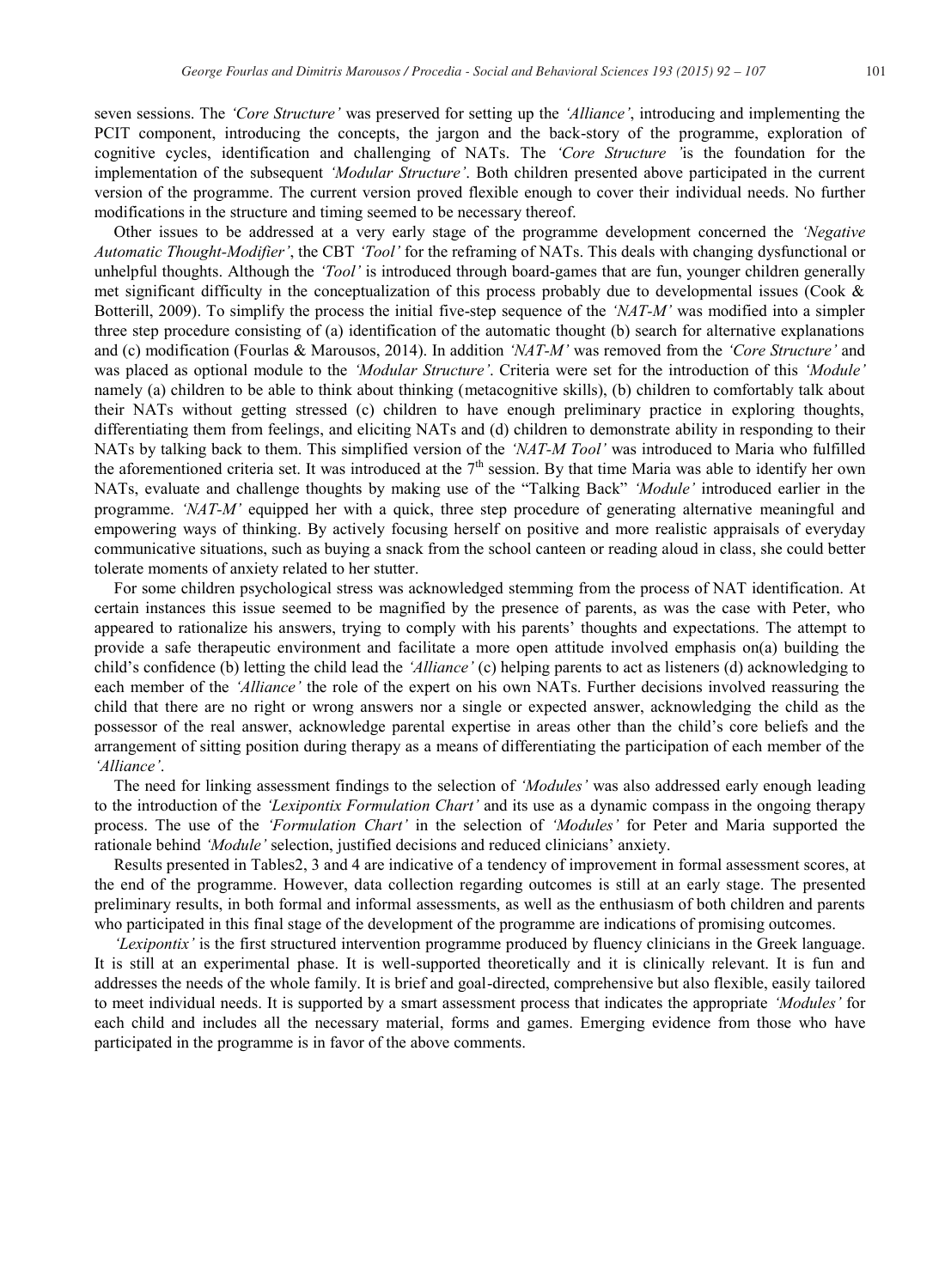$\Gamma$ 

٦

## **Acknowledgements**

We would like to thank our *'Superheroes'* and *'Allies'*, the children and parents who took part in this study for everything we have learned from them. We would also like to thank the certified CBT trained clinical psychologist Dr.Argyro Aggelosopoulou for her valuable supervision in the CBT components of the programme.

## **Appendix A. Maria's Formulation Charts**

|                                                                                                                            |                                                                                                                                                                                                                                                                                                                                                                                                                                                                                                                                       | Attitudes: Hope in a better<br>management. High self-<br>confidence in school<br>achievement & volleyball skills.<br><b>Emotions:</b> Feels supported by<br>parents. High motivation in<br>learning how to best manage<br>stuttering.<br>Behaviours: Slow speech rate<br>Occasional use of speech<br>techniques learnt in speech<br>therapy.                                                                                                                                                                                                                                                                                                                                                                                    | ר !                                                                                                                                                                                                                                                                                                                                                                                                                                  |
|----------------------------------------------------------------------------------------------------------------------------|---------------------------------------------------------------------------------------------------------------------------------------------------------------------------------------------------------------------------------------------------------------------------------------------------------------------------------------------------------------------------------------------------------------------------------------------------------------------------------------------------------------------------------------|---------------------------------------------------------------------------------------------------------------------------------------------------------------------------------------------------------------------------------------------------------------------------------------------------------------------------------------------------------------------------------------------------------------------------------------------------------------------------------------------------------------------------------------------------------------------------------------------------------------------------------------------------------------------------------------------------------------------------------|--------------------------------------------------------------------------------------------------------------------------------------------------------------------------------------------------------------------------------------------------------------------------------------------------------------------------------------------------------------------------------------------------------------------------------------|
| relationship level.<br><b>Formal Tests</b><br>$\overline{CAT-R}$ [R.S.=22]<br>"moderate to severe"<br>"moderate to severe" |                                                                                                                                                                                                                                                                                                                                                                                                                                                                                                                                       | <u>Activities &amp; Participation (-)</u><br>High school achievement one of<br>the best pupils. Low verbal<br>participation in language<br>activities. Low assertiveness<br>Low mood for communication $&$<br>occasional social isolation at<br>school.<br><b>Formal Tests: - OASES</b><br>Section III: Communication in<br>daily situations $\rightarrow$ "moderate"<br>Section IV: Quality of life→"low<br>to moderate"; Overall Impact                                                                                                                                                                                                                                                                                       |                                                                                                                                                                                                                                                                                                                                                                                                                                      |
|                                                                                                                            | mother<br>the past                                                                                                                                                                                                                                                                                                                                                                                                                                                                                                                    | <u><b>Activities &amp; Participation</b></u> (+)<br>Volley-ball team membership.<br>Good friendships.                                                                                                                                                                                                                                                                                                                                                                                                                                                                                                                                                                                                                           | ◢┚                                                                                                                                                                                                                                                                                                                                                                                                                                   |
|                                                                                                                            | Increased body tension at blocks.<br>accepted by others.<br>No family history of stuttering<br>Environmental Factors (-)<br>a scale "0-10"). Parental prompts for relaxed speech<br>and stress management. Father tired and bothered<br>form child's stuttering. High expectations.<br><b>School Environment:</b> Teasing from classmates.<br>Teacher tries to help by filling in words in reading.<br>Every child reads aloud in a row.<br>Existing social stereotypes of concealing any short of<br>diversity stuttering included). | Personal Factors (-)<br><b>Attitudes:</b> Unhelpful cognitions<br>"others will tease me because of my<br>stuttering". Low self-confidence in<br>communication & generally. "My<br>heightened anxiety leads to stuttering"<br><b>Emotions:</b> Extreme anxiety<br>anticipating stuttering: "I cry at nights<br>when I have to read aloud at school."<br>Embarrassment following stuttering<br>disclosure. Frustration when being<br>teased. Fear of rejection - not being<br>Behaviours: Low speaking volume -<br>almost not heard at times. Syllabic<br>rhythm. Avoidance: word, situation<br>OASES Section I - General Info<br>Section II – Reactions to Stuttering<br>Family Environment: Very high parental anxiety (8-10 on | <u>Personal Factors</u> (+)<br>score → "Moderate"<br><u>Environmental Factors</u> (+)<br>Family Environment: Supporting & calm family<br>environment. Discussing stuttering openly with<br><b>School Environment:</b> Supportive teacher. Good<br>$&$ long-lasting friendships<br><b>General environment:</b> Preference for phone<br>communication. Speech & Language therapy in<br><b>Formal Tests: Palin Parent Rating Scales</b> |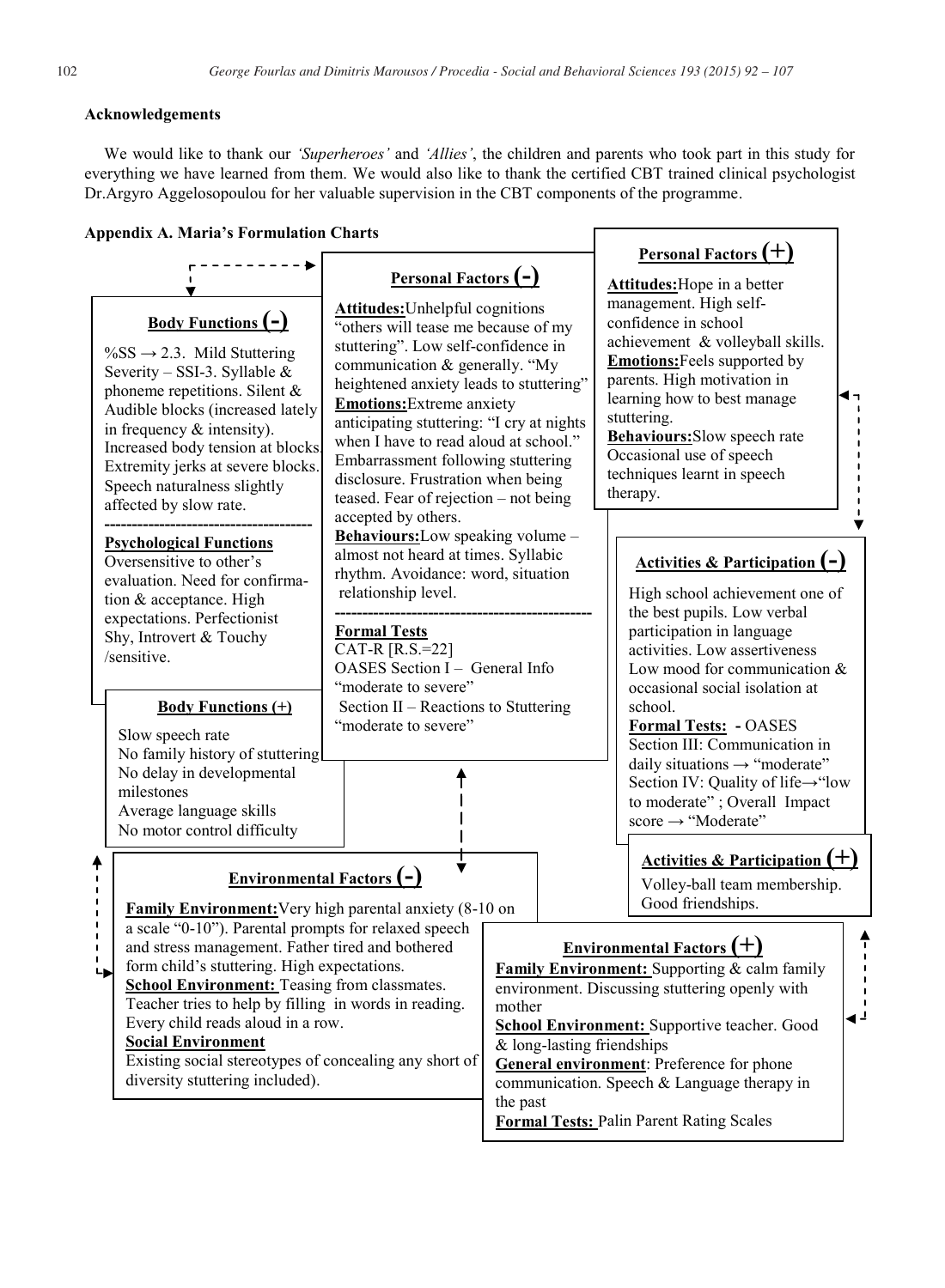## **Appendix B. Peter's Formulation Charts**

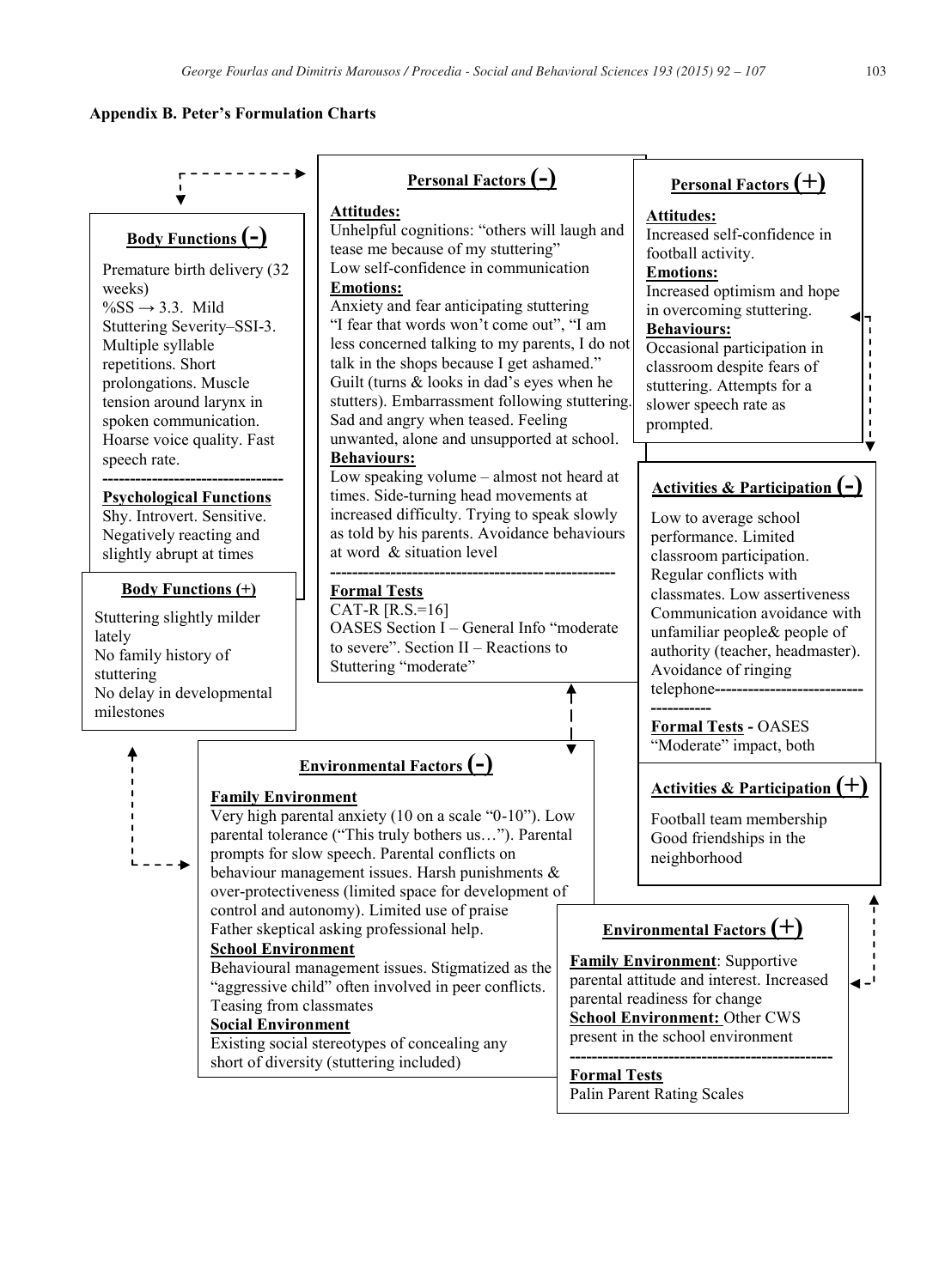#### **Appendix C. Glossary**

*'Airplane Talk':*The fluency shaping speech technique of easy onset.

*'Ally':*Member of the *'Alliance'*.

*'Alliance':*A gradually extended team of significant others, who support child's efforts in the programme.

*'Alliance Empowering Strategies':* Strategies aiming at the strengthening of parent-child communication and interpersonal relationship. They are introduced during the PCIT component of the *'Core Structure'* and may also be continued as an optional module during the *'Modular Structure'* of the programme.

*'Alliance Interaction Strategies'*: Strategies based on parental communicative style that reduce pressure on child's fluency. They are introduced during the PCIT component of the *'Core Structure'* and may also be continued as an optional module during the *'Modular Structure'* of the programme.

*'Alliance Network Expansion':* An optional module, which involves (a) advertising stuttering to selected familiar communicators and (b) giving roles to significant others that facilitate the child's therapy goals.

*'Anti-technique'*: Speech behaviour that involves contrastive muscular and/or articulatory activity to the activity induced by a fluency shaping technique.

*'Anxiety Meter':* A 10 point scale that is used as a "Tool" to estimate the intensity of anxiety. It is located in the *'Lab of Emotions'.*

*'Body Sensors'*: A component of the *'Factory of Mind'* corresponding to the "Somatic Reactions" of the CBT model.

*'Bus Talk' :*The fluency shaping speech technique of pause.

*'Cassandra Talk':* The technique of pre-block modification. (Van Riper, 1971; 1973).

*'Communication Restructuring':* The therapeutic process that leads a person (a) to reconstrue his communicative role (b) to alter the definition of communicative success and failure and (c) to respond in a functional and meaningful way to the demands of a communicative event.

*'Control Centre':* The central control panel of the *'Factory Machines'* in the *'Factory of Mind'*. It continuously receives and sends information, keeping all factory components in equilibrium.

*'Core Structure':* The initial, basic step by step period of the programme with duration of 5 sessions

*'Factory of Mind':* A metaphorical representation of the CBT model (Beck, 1967a) comprising cognitive, emotional, somatic and behavioural (verbal and non-verbal) aspects of communication.

*'Experiments':* Behavioural experiments used in CBT intervention programmes.

*'Factory Components':* Different components in the *'Factory of Mind'* including the machine of thoughts for the processing and development of cognitions, the lab of emotions for the processing and evaluation of feelings, body sensors for the conscious perception of somatic reactions and the *'Machine of Actions and Words'* for the processing and development of verbal and non-verbal behaviours related to stuttering.

*'Factory Machines':* The *'Machine of Thoughts'* for the processing and development of cognitions and the *'Machine of Actions and Words'* for the processing and development of verbal and non-verbal behaviours related to stuttering.

*'Instant Parkour Talk':* The technique of in-block modification (pull outs) according to Van Riper (1971; 1973).

*'Invasion / Intrusion to the Factory of Mind':* This occurs when *'Lexipontix'* is attacking the *'Machine of Thoughts'* or the *'Machine of Actions and Words'*. Invasion/Intrusion leads to stuttering related behaviours (eg. a stuttering event or avoidance).*'Invasion'* is the outcome of a successful sabotage.

*'Lab of Emotions':* A laboratory used for the development and evaluation of feelings related to the moment of stuttering. The *'Lab of Emotions'* is equipped with the*'Anxiety Meter'* for the estimation of the intensity of the anxiety.

*'Lexipontix':*The name *'Lexipontix'* is a combination of the Greek words *lexis* (word) and *pontix* (mouse). It means the mouse of the words or the lexicon. *'Lexipontix '*is a naughty mouse inherent in humans. It interferes with the functioning of the two*'Factory Machines'* in the *'Factory of Mind'*. It personifies a range of different rolesbetween the most difficult opponent to a friendly pet.

*'Lexipontix Formulation Chart':*A schematic representation of the interrelated components of the stuttering experience in a holistic perspective. It is based on Yaruss & Quesal (2004) model of stuttering experience.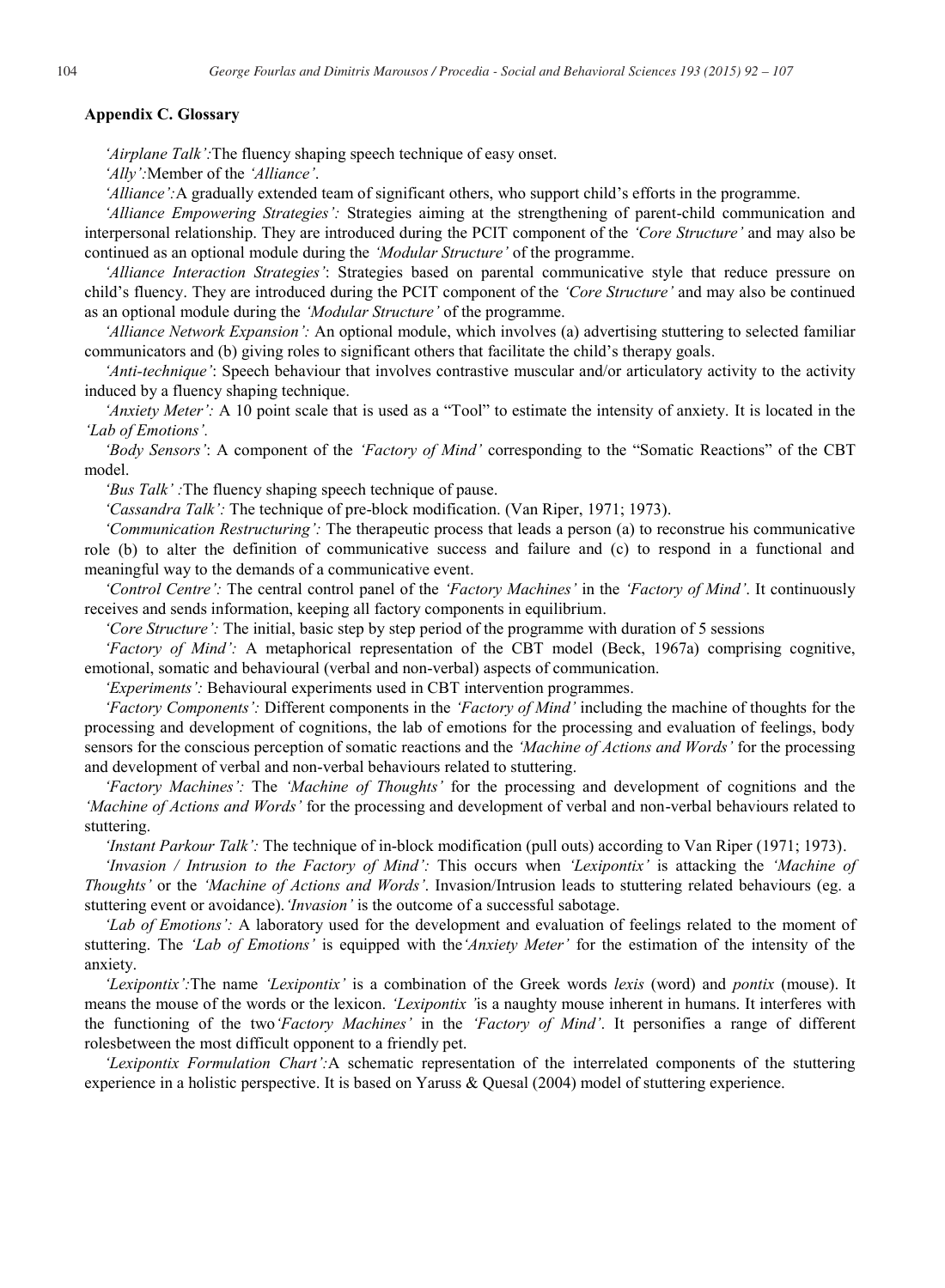*'Machine of Actions and Words':*The *'Factory Machine'* responsible for human verbal and non-verbal behaviours.

*'Machine of Thoughts':*The *'Factory Machine'*responsible for human thoughts & cognitions.

*'Missions':*Collaboratively designed actions for practicing *'Red Tools'* and *'YellowTools'* in real-life communicative events.

*'Modules':*Distinct entities of inter-related clinical tools and practices adjacent to the *'Core Structure'*.

*'NAT – M':* Its full name is *'Negative Automatic Thought – Modifier'* and involves a three-step procedure for transforming negative automatic thoughts into alternative and meaningful neutral or positive thoughts. It is one of the *'Red Tools'* of the programme aiming at the modification of unhelpful anxiety-provoking automatic cognitions.

*'Parkour Talk':* The fluency shaping speech technique of prolonged speech.

*'Pre-Alliance Motivation'* phase or *'PAM':*A phase preceding the implementation of the programme. It aim to motivate the child who stutters to commit himself to therapy by identifying and challenging established safety behaviours and by considering prospects of alternative solutions.

*'Pre-Alliance Negotiation'* phase or *'PAN':*A phase preceding the implementation of the programme. Its aim is to maximize parental engagement by helping parents to identify their unique strengths such as being experts on their own child and their key role as "modulators" (Packman & Attanasio, 2004; Packman, 2012).

*'Pre-Alliance Phase'* or *'PAP':*A phase preceding the implementation of the programme involving the '*Pre-Alliance Motivation'* phase and/or the *'Pre-Alliance Negotiation'* phase.

*'Rebound Talk':*The technique of post-block modification (cancelation) according to Van Riper (1971; 1973).

*'Red Tools':*CBT *'Tools'*that help the *'Superhero'* with the management of feelings and cognitions. *'Red tools'* aim at both cognitive restructuring and speech control.

*'Sabotage of the Factory Machines':* The outcome of *'Lexipontix's*' interference in the one or both the *'Factory Machines'* In an effective sabotage *'Lexipontix'* takes the control of the *'Control Centre'* instantly or for a longer period. As a result of a sabotage the child enters into an unhelpful vicious cycle of thought, emotions, somatic reactions and behaviours.

*Superhero*: The CWS in the leading role in the alliance.

*'Super-Powers':* Thoseskills acquired during the development of the programme that empower the *'Superhero'* and the *'Alliance'* to reach the ultimate goal of *'Communication Restructuring'*.

*'Therapeutic Alliance':* The *'Alliance'* formed (initially by parents and therapist) and gradually extended to significant others in order to support the child to control *'Lexipontix'*.

*'Tools':* Clinical practices and techniques that are used to achieve therapy aims. According to the theme, the *'Superhero'* uses *'Tools'* to acquire '*Super-Powers*'.

*'Yellow Tools':* Speech *'Tools'* for the management of speech behaviours. The use of '*Yellow Tools'* aims at both cognitive restructuring and speech control.

#### **References**

Anderson, H.,& Gehart, D. (2007). Collaborative therapy: relationships and conversations that make a difference. New York: Taylor and Frances Group.

Beck, A.T. (1967a). The diagnosis and management of depression. Philadelphia, PA: University of Pennsylvania Press.

Beck, A.T. (1967b). Depression: clinical, experimental, and theoretical aspects. New York: Harper and Row. Republished as: Beck, A. T. (1970). Depression: causes and treatment. Philadelphia: University of Pennsylvania Press.

Beck, J.S. (1995). Cognitive therapy: basics and beyond. The Guilford Press. New York.

Berg, I.K. (1999). Family preservation: A brief therapy workbook (Rev. ed.). London: Brief Therapy Press.

Biggart, A.,Cook, F., & Fry, J. (2006). The role of parents in stuttering therapy from a cognitive behaviour therapy perspective. Proceedings of the 5th World Conference of the International Fluency Association.

Botterill, W. (2011). Developing the therapeutic relationship: from 'expert' professional to 'expert' person who stutters, Journal of Fluency Disorders, 36, 158-176.

Brutten, G., & Dunham, S. (1989). The Communication Attitude Test: A normative study of grade school children. Journal of Fluency Disorders, 14, 371–377.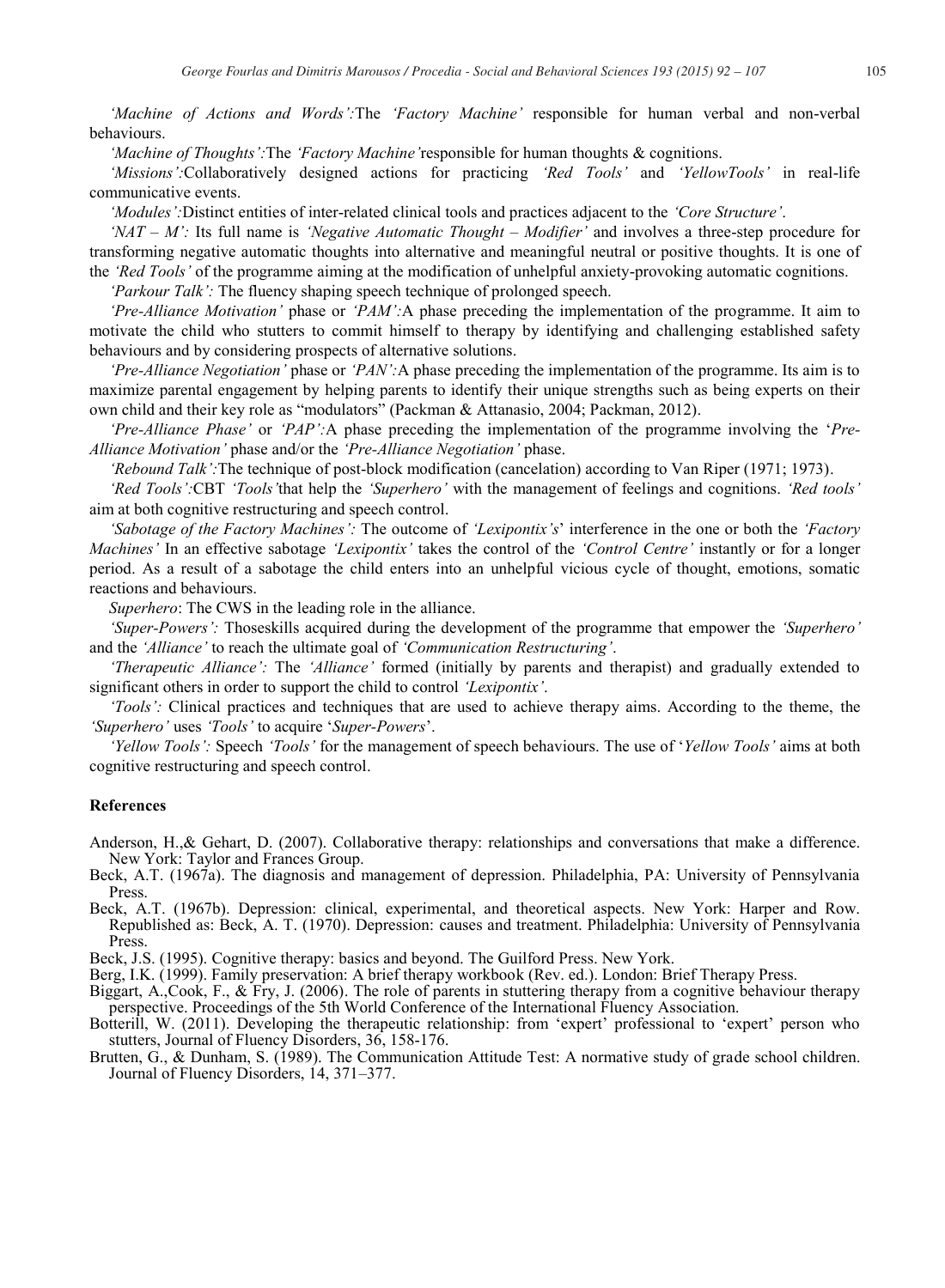- Cook, F.,& Botterill, W. (2009). Tools for success: Cognitive-Behavior therapy taster (DVD). Memphis, TN: Stuttering Foundation of America.
- De Shazer, S. (1988). Clues: Investigating solutions in brief therapy. New York: Norton.
- De Shazer, S.,& Dolan, Y., with Korman, H, Trepper, T.S., McCollom, E., &Berg, I.K. (2007). More than Miracles: The state of the art of Solution-Focused therapy. Binghamton. NY: Haworth Press.
- Eyberg, S.M. (2005). Tailoring and adapting parent-child interaction therapy for new populations. Education and Treatment of Children, 28, 197-201.
- Eyberg, S.M.,& Members of the Child Study Laboratory (1999). PCIT treatment manual. Session outlines. University of Florida. Fourlas, G. (2011). "Functional communication modification therapy": Effects on adults who stutter. 9th Oxford
- Dysfluence Conference proceedings. Oxford: Elsevier.
- Fourlas, G.,& Marousos, D. (2014). "Lexipontix": Developing a structured stuttering therapy programme for school age children. 4th European Symposium on Fluency Disorders 2014. Antwerp.
- Fry, J.,& Cook, F. (2004). Using cognitive therapy in group-work with young adults. In A. Packman, A. Meltzer and H.F.M. Peters (Eds.), Proceedings of the Fourth World Congress on Fluency disorders, 2003. Theory, research and therapy in fluency disorders (pp. 63-68). Nijmegen. The Netherlands: University of Nijmegen Press.
- Fry, J., & Farrants, J. (2003). What's at stake? Adolescents' perceptions of the consequences of stuttering. In K.L. Baker and D. Rowley (Eds.), Proceedings of the Sixth Oxford Dysfluency Conference (pp. 275-278). York: York Publishing Press.
- Hancock, K.,& Craig, A. (1998). Predictors of stuttering relapse one year following treatment for children aged 9 to 14 years. Journal of Fluency Disorders, 23, 31-48.
- Hayhow, R. (2014). We're all in it for the outcomes but which ones ? 4th European Symposium on Fluency Disorders 2014. Antwerp.
- Ingham, R.J.,& Andrews, G. (1973). Behavior therapy and stuttering: A review. Journal of Speech and Hearing Disorders, 38, 405–411.
- Kelman, E., & Nicholas, A. (2008). Practical intervention for early childhood stammering. Palin PCI Approach. Milton Keynes, UK: Speechmark.
- Kuyken, W. & Beck, A.T. (2004). Cognitive therapy. In V.Freeman & M.J. Power (Eds.), Handbook of evidencebased psychotherapy: a guide of research and practice. Chichester: Wiley.
- Menzies, R., O'Brian, S., Onslow, M., Packman, A., St Clare, T., & Block, S. (2008). An experimental clinical trial of a cognitive behavior therapy package for chronic stuttering. Journal of Speech, Language and Hearing Research and Therapy, 33, 335-343.
- Menzies, R., Onslow, M., Packman, A., & O'Brian, S. (2009). Cognitive behavioural therapy for adults who stutter: A tutorial for speech-language pathologists. Journal of Fluency Disorders, 34, 187-200.
- Millard, S. K. (2002). Therapy Outcome: Parent's Perspectives. In K. L. Baker, L. Rustin & F. Cook (Eds.), Proceedings of the Sixth Oxford Dysfluency Conference. Kevin L. Baker, Windsor.
- Millard, S. K. (2013). Palin parent rating scales now online. Signal: The newsletter of SEN disorders of fluency, 40, Autumn 2013.
- Millard, S. K., Nicholas, A.,& Cook, G. M. (2008). Is parent-child interaction therapy effective in reducing stuttering? Journal of Speech, Language and Hearing Research, 51, 636-650.
- Monga, S., Young, A.,& Owens, M. (2009). Evaluating a cognitive behavioral therapy group program for anxious five to seven year old children: a pilot study. Depression and Anxiety, 26, 243-250.
- Packman, A. (2012). Theory and therapy in stuttering: A complex relationship. Journal of Fluency Disorders, 37, 225-233.
- Packman, A., & Attanasio, J.S. (2004). Theoretical issues in stuttering. New York: Psychology Press.
- Padesky, C.A. (1993). Socratic questioning: changing minds or guided discovery? European Congress of Cognitive Therapies. London.
- Querido, J.G., Bearss, K., & Eyberg, S.M. (2002). Theory, research, and practice of parent-child interaction therapy. In F.W Kaslow & T. Patterson (Eds.),Comprehensive handbook of psychotherapy, Volume two: Cognitive/Behavioral/Functional approaches (pp. 91-113). New York: Wiley.
- Scott, L. A. (2010). Implementing Cognitive-Behavioral therapy with school-age children (DVD). Memphis, TN: Stuttering Foundation of America.
- Stallard, P. (2005). A clinician's guide to think good feel good. Using CBT with children and young people. John Wiley & Sons Ltd.
- Stewart, J.L., Christner, R.W., &Freeman, A. (2007). An introduction to Cognitive-Behavior group therapy with youth. In R. W. Christner,J. I. Stewart.&A. Freeman (Εds), Handbook of Cognitive-Behavior Group Therapy with Children and Adolescents, (p. 3). New York: Routledge.
- Van Riper, C. (1971). The nature of stuttering. Englewood Cliffs, NJ. Prentice-Hall.
- Van Riper, C. (1973). The treatment of stuttering. Englewood Cliffs, NJ. Prentice Hall.
- Webster, R. (1979). Empirical considerations regarding controversies in stuttering therapy. In H. Gregory (Eds.), Controversies in Stuttering Therapy (pp.209-239). Baltimore: University Park Press.